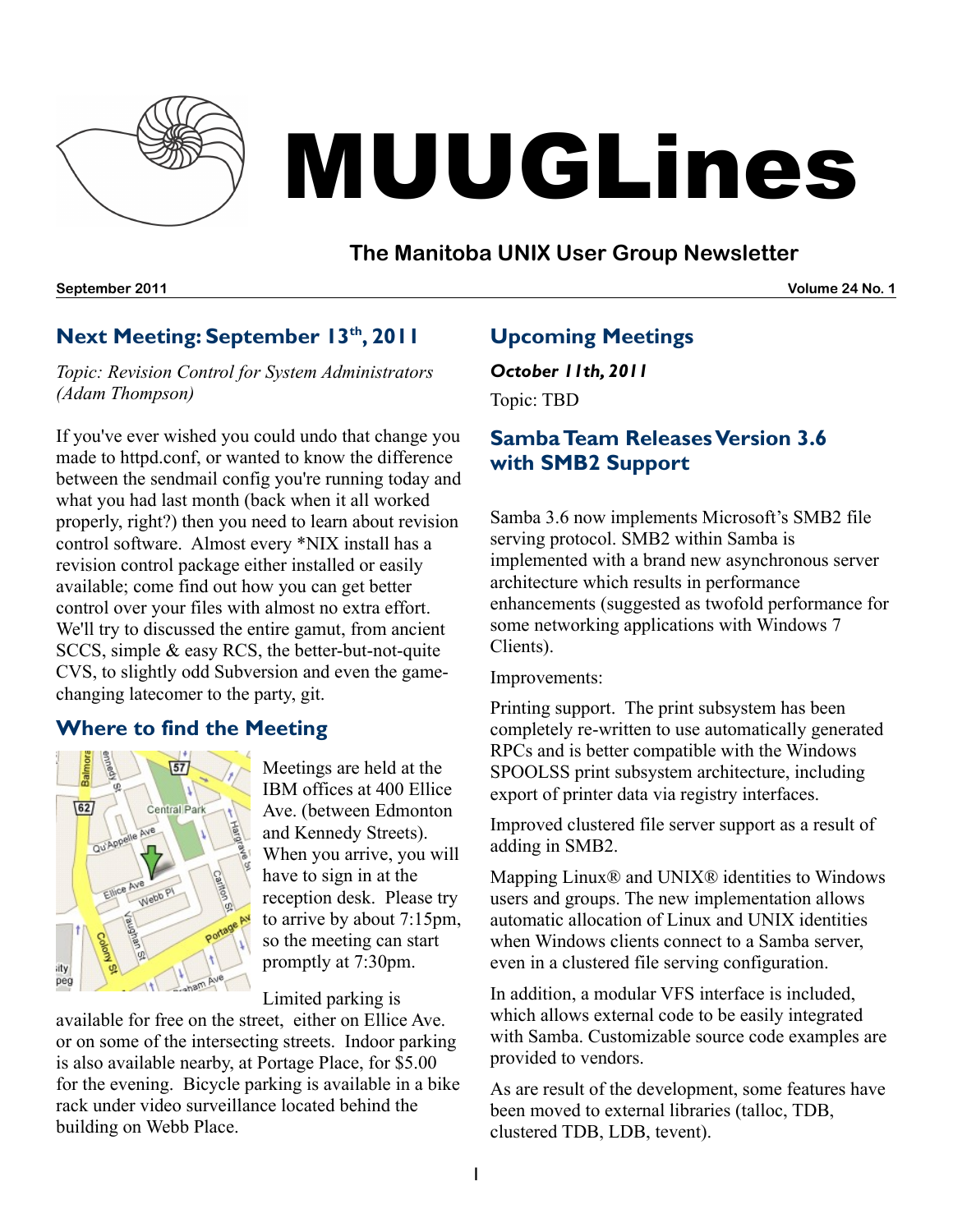(See more details and the release notes at **[http://www.samba.org/samba/news/releases/3.6.0.h](http://www.samba.org/samba/news/releases/3.6.0.html) [tml](http://www.samba.org/samba/news/releases/3.6.0.html)**)

#### **4G and CDMA Reportedly Hacked at DEFCON**

Some attendees using 4G and CDMA phones at Defcon 19 (August 4-7) were reportedly stealing data and monitoring conversations by means of a man-inthe-middle attack. Hackers were able to gain permanent root access by means of a rootkit on Android and PC devices. Other devices were susceptible to non-persistent user space access.

Up to this point, CDMA and 4G were unhacked.

Forged packets were used to create pop-up legitimatelooking prompts that actually installed a rootkit instead. After that happened, it was only a matter of connecting to the device via SSH to exploit it.

Evidence this took place is a post by "Coderman" on the DEFCON Full Disclosure mailing list, and seems to be supported by attendees encountering these symptoms:

- an upgrade for Android, Java, or other application popped up
- 3G/4G signal anomalies (i.e. full signal yet poor bandwidth or no link)
- Android phones appeared to be fully charged while plugged in, but dropped to  $\leq 50\%$  charge once unplugged
- 4G download speeds at quarter of usual, yet uploads over twice as fast
- Android services immediately respawn when killed (Voice Search?)
- Android no longer connects to USB debugging yet adbd is alive
- PC has an sshd that does not respond to kill -9
- crashing: a hard freeze, and then taking a long time to reboot

As with larger-scale systems, it would be wise to know what updates exist for your system before installing them. Installing updates while attending DEFCON is not the best idea, either, though it would catch many of us unaware.

(For more details and source, please see\_**[http://www.extremetech.com/com](http://www.extremetech.com/computing/92370-4g-and-cdma-reportedly-hacked-at-def-con) [puting/92370-4g-and-cdma](http://www.extremetech.com/computing/92370-4g-and-cdma-reportedly-hacked-at-def-con)[reportedly-hacked-at-def-con](http://www.extremetech.com/computing/92370-4g-and-cdma-reportedly-hacked-at-def-con)** )

## **HTC Opening Up Bootloader on 2011+ Phones**

Updates that will allow users to unlock the bootloader will be released in the coming months. Note this does not unlock the SIM, which is still at the discretion of your carrier.

Of course, any claims resulting from unlocking bootloader may not be covered under warranty. Cautions include the possibility of



O'REILLY SCHOOL of

overheating, hearing aid compatibility problems, DRM content becoming invalid, firmware updates causing bricking. You will not be able to return your device to the original state (unless someone writes an app for that!)

(**<http://htcdev.com/bootloader>**)

# **25,000 Copenhagen Hospital Staff Being Moved to Libre Office**

The move will include almost all workers at thirteen hospitals over the next year. Reasons for phasing out Microsoft's Office suite is given as "long term strategic reasons". It is estimated the move will save about 5.3 million euros in proprietary licences.

The hospitals have been moving to virtual desktops. Due to the licensing setup, a single user of the proprietary office suite would force the group to purchase licences for all 15,000 desktop PCs.

The hospitals' IT spokesperson Vivian Thomsen was quoted as saying "We have spoken to the proprietary vendor about this for over a year, and they acknowledge the problem."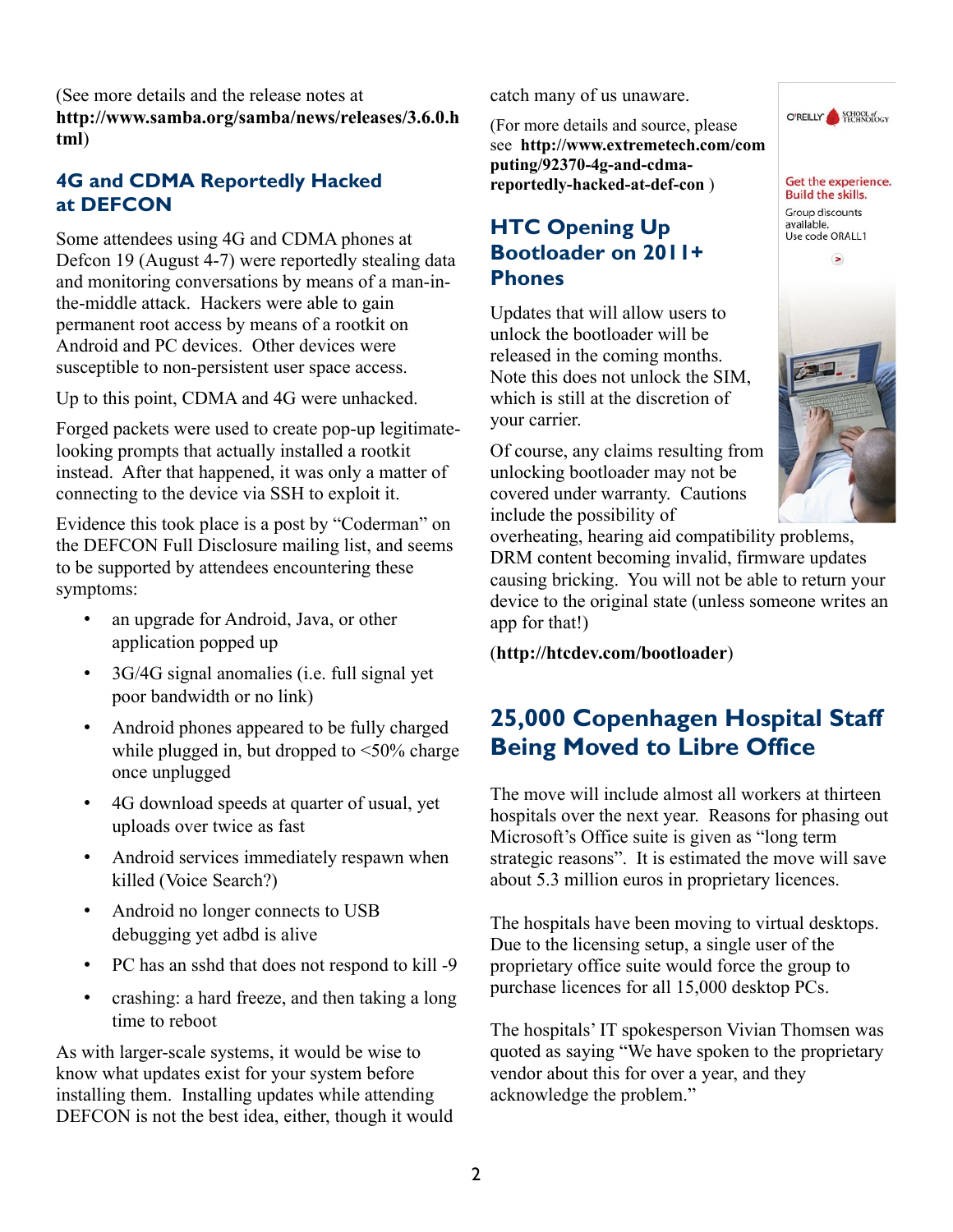The group will use its current 10,000 licences until they run out. At that point, some licences will be renewed for heavy users, until further notice. Over time all of the staff will be moved to Libre Office, apart from a few with advanced spreadsheet tasks.

This is Europe's third largest move involving public administrations using an open source office suite. The largest is the Gendarmerie (France's national military force) which moved over some 80,000 users to Open Office in the mid-2000's. France's Caisse Nationale d'Allocations Familiales (CNAF) and Finland's Ministry of Justice have moved 36,000 and 10,000 users to OpenOffice, respectively.

(**[http://www.osor.eu/news/dk-25-000-hospital-staff](http://www.osor.eu/news/dk-25-000-hospital-staff-copenhagen-region-to-use-open-source-office-suite)[copenhagen-region-to-use-open-source-office](http://www.osor.eu/news/dk-25-000-hospital-staff-copenhagen-region-to-use-open-source-office-suite)[suite](http://www.osor.eu/news/dk-25-000-hospital-staff-copenhagen-region-to-use-open-source-office-suite)**)

## **FreeBSD Now Available on Amazon EC2**

It's currently on Amazon EC2 "in an experimental fashion", but it's there!

Version 9.0-CURRENT of FreeBSD is now available in the US East (Northern Virginia) region and can be run on t1.micro instances. Other regions and EC2 instance types should become available over time.

With Amazon's newly-announced "Free Usage Tier", you can sign up and play with FreeBSD for a year for free.

Users are warned that the some of the features are likely to be buggy, so it's not meant for production yet.

#### (**[http://www.daemonology.net/blog/2010-12-13-](http://www.daemonology.net/blog/2010-12-13-FreeBSD-on-EC2.html) [FreeBSD-on-EC2.html](http://www.daemonology.net/blog/2010-12-13-FreeBSD-on-EC2.html)**)



# **OpenSSH Privilege Separation Tightented**

From a CVS log of SSH (on June 22, 2011):

*Log message: introduce sandboxing of the pre-auth privsep child using systrace(4).*

#### *This introduces a new*

*"UsePrivilegeSeparation=sandbox" option for sshd\_config that applies mandatory restrictions on the syscalls the privsep child can perform. This prevents a compromised privsep child from being used to attack other hosts (by opening sockets and proxying) or probing local kernel attack surface.*

*The sandbox is implemented using systrace(4) in unsupervised "fast-path" mode, where a list of permitted syscalls is supplied. Any syscall not on the list results in SIGKILL being sent to the privsep child.* 

*Note that this requires a kernel with the new SYSTR\_POLICY\_KILL option.*

*UsePrivilegeSeparation=sandbox will become the default in the future*

*so please start testing it now.*

The intent is to implement this idea on other platforms as well (where systrace isn't available.)

#### (**[http://undeadly.org/cgi?action=article&sid=20110](http://undeadly.org/cgi?action=article&sid=20110721123003) [721123003](http://undeadly.org/cgi?action=article&sid=20110721123003)**)

## **OpenBSD's Packet Filter Included in OSX Lion**

IPFW has been around for some time, but PF was not included prior to 10.7 version.

A fair chunk of Darwin/MacOS X is apparently taken directly from FreeBSD and NetBSD, both of which include PF.